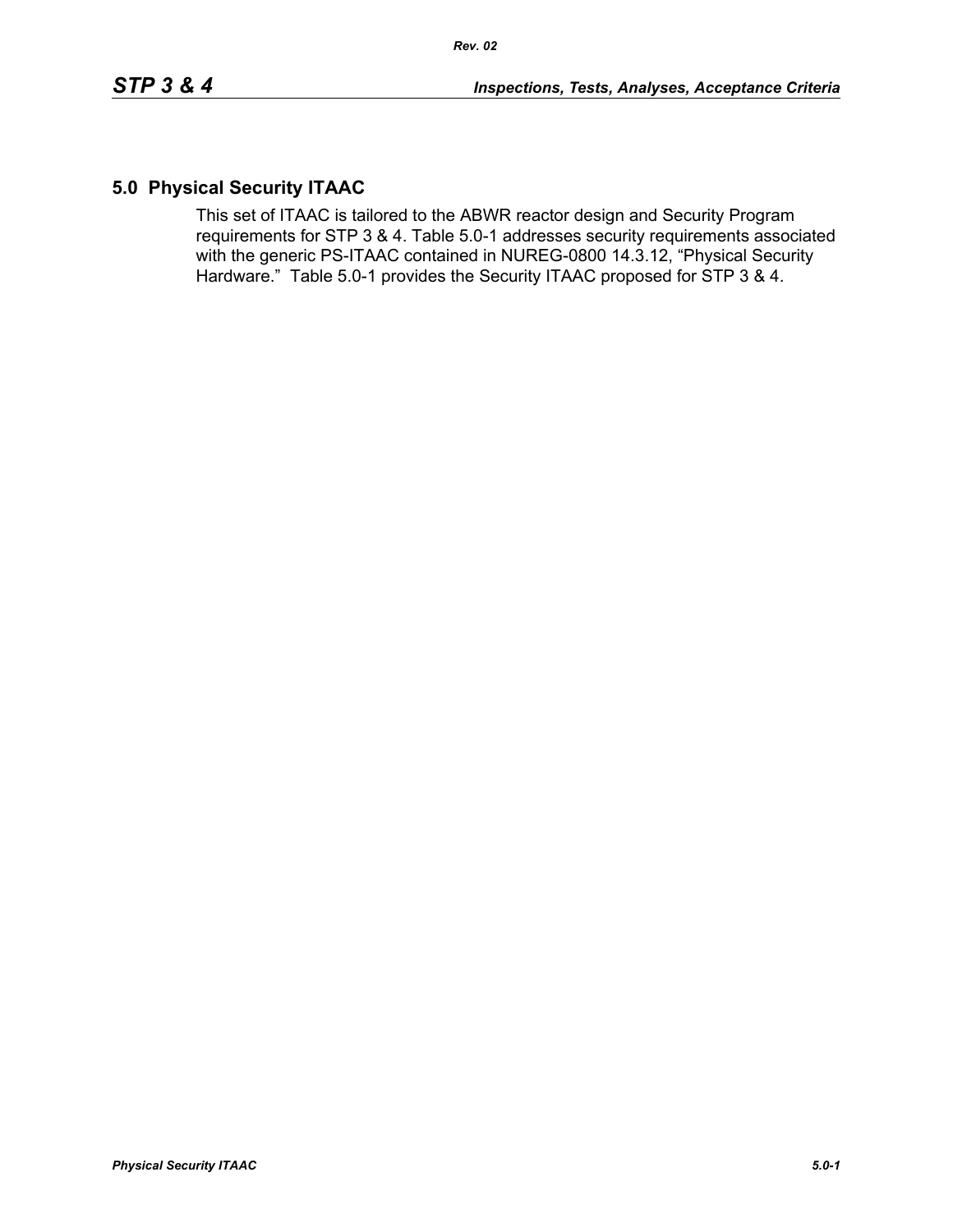## **Table 5.0-1 Physical Security— Inspection, Test, Analysis, and Acceptance Criteria| (PS-ITAAC)<sup>1</sup>**

| <b>Design Description</b>                                                                                                                                                                                    | <b>Inspections, Tests, Analysis</b>                                                                                                                                                                                                                                                                    | <b>Acceptance Criteria</b>                                                                                                                                                                                                                                  |
|--------------------------------------------------------------------------------------------------------------------------------------------------------------------------------------------------------------|--------------------------------------------------------------------------------------------------------------------------------------------------------------------------------------------------------------------------------------------------------------------------------------------------------|-------------------------------------------------------------------------------------------------------------------------------------------------------------------------------------------------------------------------------------------------------------|
| (1) Vital equipment shall be<br>located only within a vital area.                                                                                                                                            | Inspections will be performed of<br>the location of as-installed vital<br>equipment.                                                                                                                                                                                                                   | (1) Vital equipment is located<br>only within a vital area.                                                                                                                                                                                                 |
| (2) Access to vital equipment<br>requires passage through at least<br>two physical barriers.                                                                                                                 |                                                                                                                                                                                                                                                                                                        | (2) Access to the vital area<br>has at least two physical<br>barriers                                                                                                                                                                                       |
| Physical barriers for the<br>protected area perimeter are not<br>part of a vital area barrier.                                                                                                               | An inspection of the protected area<br>perimeter barrier will be performed.                                                                                                                                                                                                                            | Physical barriers at the<br>perimeter of the protected<br>area are separated from<br>other barriers designated as<br>a physical barrier.                                                                                                                    |
| Isolation zones shall be<br>maintained in outdoor areas<br>adjacent to the physical barrier at<br>the perimeter of the protected<br>area permit observation on either<br>side of the barrier.                | An inspection will be performed of<br>the outdoor areas adjacent to the<br>physical barrier at the perimeter of<br>the protected area.                                                                                                                                                                 | Isolation zones exist in<br>outdoor areas adjacent to the<br>physical barrier at the<br>perimeter of the protected<br>area and are large enough to<br>permit observation of the<br>activities of people on either<br>side of the barrier.                   |
| Intrusion detection system<br>detects penetration or attempted<br>penetration of the Protected Area<br>(PA) Barrier.                                                                                         | Tests of the protected area (PA)<br>intrusion detection system will be<br>performed using simulated<br>penetration.                                                                                                                                                                                    | The intrusion detection<br>system detects the simulated<br>penetration of the PA barrier<br>and alarms annunciate in the<br>CAS and SAS.                                                                                                                    |
| Exterior areas within the<br>protected area are illuminated.                                                                                                                                                 | Tests will be performed of the<br>illumination in the isolation zones<br>of the PA and the external areas<br>within the PA.                                                                                                                                                                            | Illumination in isolation zones<br>and exterior areas within the<br>protected area is not less<br>than 0.2 footcandle<br>measured horizontally at<br>ground level.                                                                                          |
| External walls, doors, ceiling<br>and floors in the main control<br>room, central alarm station,<br>and the last access control<br>function for access to the pro-<br>tected area are bullet resis-<br>tant. | Inspections, analysis or a com-<br>bination of inspections and<br>analysis of the walls, doors,<br>ceiling and floors will be per-<br>formed for the main control<br>room, central alarm station, and<br>the last access control function<br>for access to the protected area<br>are bullet resistant. | The walls, doors, ceiling<br>and floors have been con-<br>structed and analysis<br>demonstrate the the main<br>control room, central alarm<br>station, and the last<br>access control function for<br>access to the protected<br>area are bullet resistant. |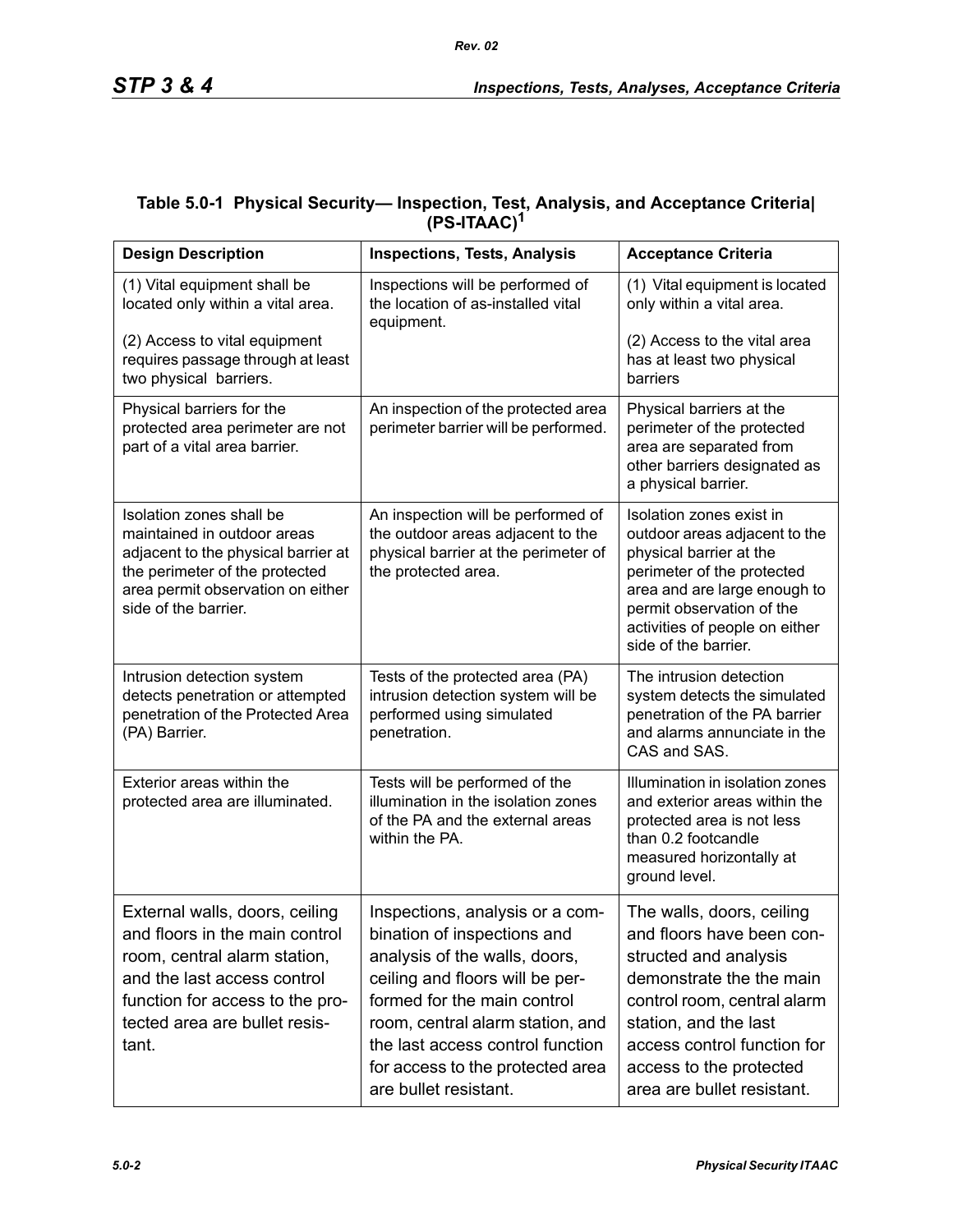| <b>Design Description</b>                                                                                                                                                                                                                   | <b>Inspections, Tests, Analysis</b>                                                                                                                                                       | <b>Acceptance Criteria</b>                                                                                                                                                                                                 |
|---------------------------------------------------------------------------------------------------------------------------------------------------------------------------------------------------------------------------------------------|-------------------------------------------------------------------------------------------------------------------------------------------------------------------------------------------|----------------------------------------------------------------------------------------------------------------------------------------------------------------------------------------------------------------------------|
| Vehicle barrier systems protect<br>against use of a land vehicle.                                                                                                                                                                           | Inspections, analysis or a<br>combination of inspections and<br>analysis of the systems will be<br>performed for vehicle control<br>measures, including vehicle barrier<br>systems.       | The vehicle control<br>measures,<br>including vehicle barrier<br>systems, have been<br>constructed and analysis<br>demonstrate the Vehicle<br>Barrier System is capable of<br>protecting against the land<br>vehicle bomb. |
| Personnel and vehicle control<br>into the protected area at access<br>points protect against the<br>intrusion of firearms, explosives<br>and incendiary devices.                                                                            | A test of the personnel search and<br>detection equipment and<br>procedures will be performed at<br>the PA boundry.                                                                       | Search and detection<br>equipment and procedures<br>identify firearms, explosives<br>and incendiary devices prior<br>to entering the Protected<br>Area.                                                                    |
| A picture badge identification<br>system exists.                                                                                                                                                                                            | A test of the numbered picture<br>badge identification system will be<br>performed using an unauthorized<br>picture badge.                                                                | The picture badge<br>identification system does not<br>allow access to the person<br>with the unauthorized picture<br>badge.                                                                                               |
| Unoccupied vital areas are<br>equipped with locks that can be<br>locked and alarmed, and<br>activated intrusion detection<br>systems that annunciate in<br>the Central and Secondary Alarm<br>Stations upon intrusion into a vital<br>area. | A combination of tests and<br>inspections will be performed of<br>access points to unoccupied vital<br>areas by personnel who attempt to<br>gain access to the unoccupied vital<br>areas. | (1) Access pionts to<br>unoccupied vital areas are<br>equipped with locks.<br>(2) The attempts to intrude in<br>the unoccupied vital areas<br>are detected and<br>annunciated in both the CAS<br>and SAS.                  |
| Alarm annunciation occurs in the<br>central alarm station and in at<br>least one other continuously<br>manned station not necessarily<br>onsite.                                                                                            | Tests of the installed detection<br>annunication systems will be<br>performed using simulated<br>intrusion.                                                                               | Upon simulated intrusion,<br>alarms annunciate in a<br>continuously manned central<br>alarm station located within<br>the protected area and in at<br>least one other continuously<br>manned station.                      |
| Secondary security power supply<br>system for alarm annunciator<br>equipment and non-portable<br>communications equipment is<br>located within a vital area.                                                                                | Inspections will be performed of<br>the location secondary security<br>power supply system and non-<br>portable communication<br>equipment.                                               | Onsite secondary power<br>supply systems for alarm<br>annunciator equipment and<br>non-portable<br>communications equipment<br>are located within a vital<br>area.                                                         |

## **Table 5.0-1 Physical Security— Inspection, Test, Analysis, and Acceptance Criteria| (PS-ITAAC)1 (Continued)**